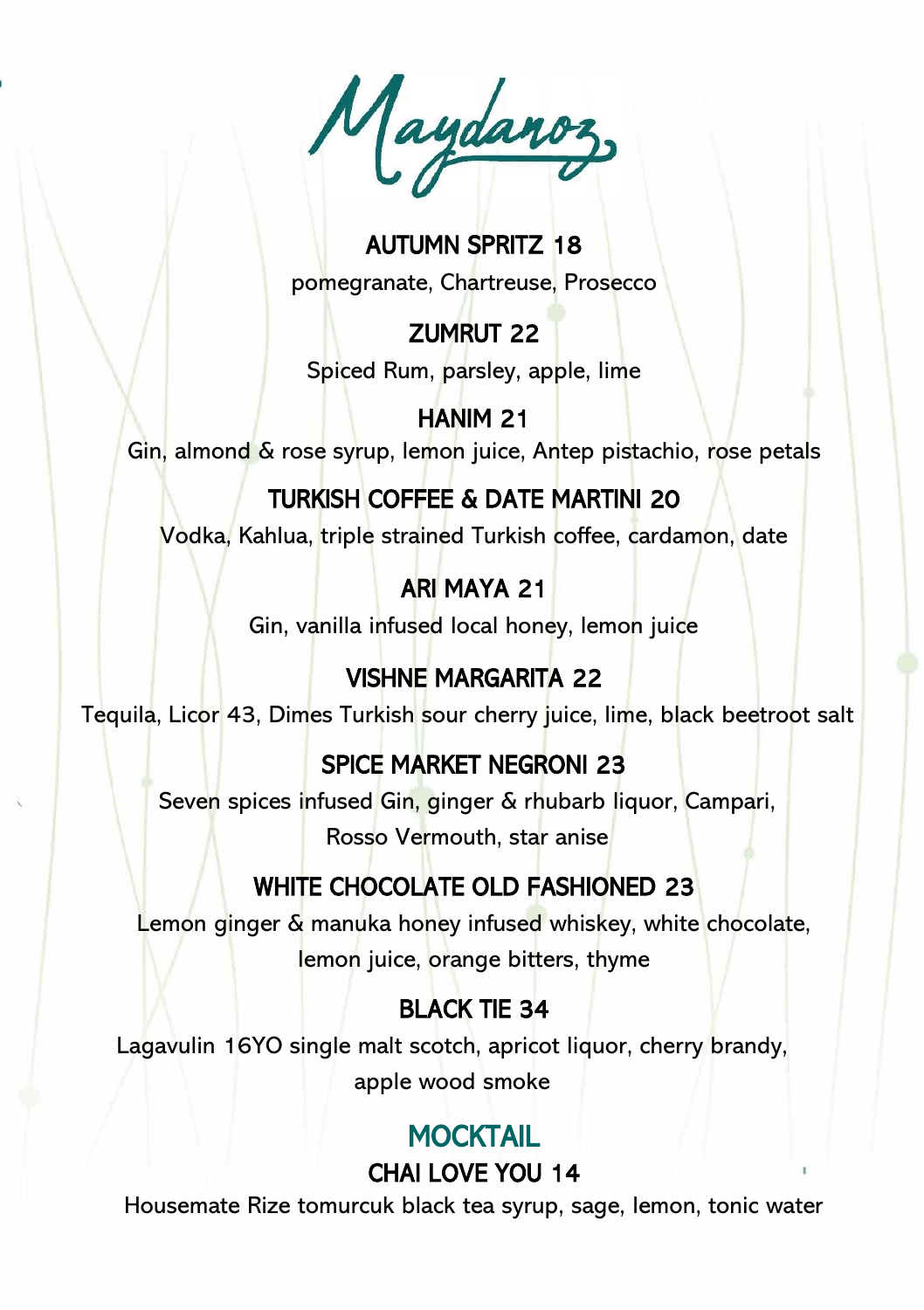Maydaroz,

# WINE BY THE GLASS

### **SPARKLING**

| 21 'En Vie' by Helens Hill, Blanc de Noir, Yarra Valley<br>citrus fruits, crunchy red apple, lemon curd, lively and fun        | 12 |
|--------------------------------------------------------------------------------------------------------------------------------|----|
| 20 Matho Prosecco Brut DOC, Veneto, Italy (organic-vegan)<br>Intense bouquet, green apple, pear, white flower, aromatic        | 16 |
| NV Brut, Laurent-Perrier 'La Cuvee', Champagne, France<br>toasted nuts, brioche, green apple, lemon pie, fine and persistent   | 26 |
| <b>WHITE</b>                                                                                                                   |    |
| 20 Isabey Sauvignon Blanc, Menderes, Aegean, Turkey<br>white grapefruit, elderflower, lime zest, herbaceous and fresh          | 16 |
| 21 Atlas 172 Watervale Riesling, Clare Valley, SA<br>meyer lemon, chamomile, honey suckle, aromatic and tangy                  | 18 |
| 20 Matho, Pinot Grigio "Delle Venezie", Italy (organic-vegan)<br>clean bright and lovely aromatic, pear and a crisp finish     | 18 |
| 19 Sevilen 'Premium' Chardonnay, Menderes, Aegean, Turkey<br>white peach, apple curd, hazelnuts, cinnamon, layered and complex | 22 |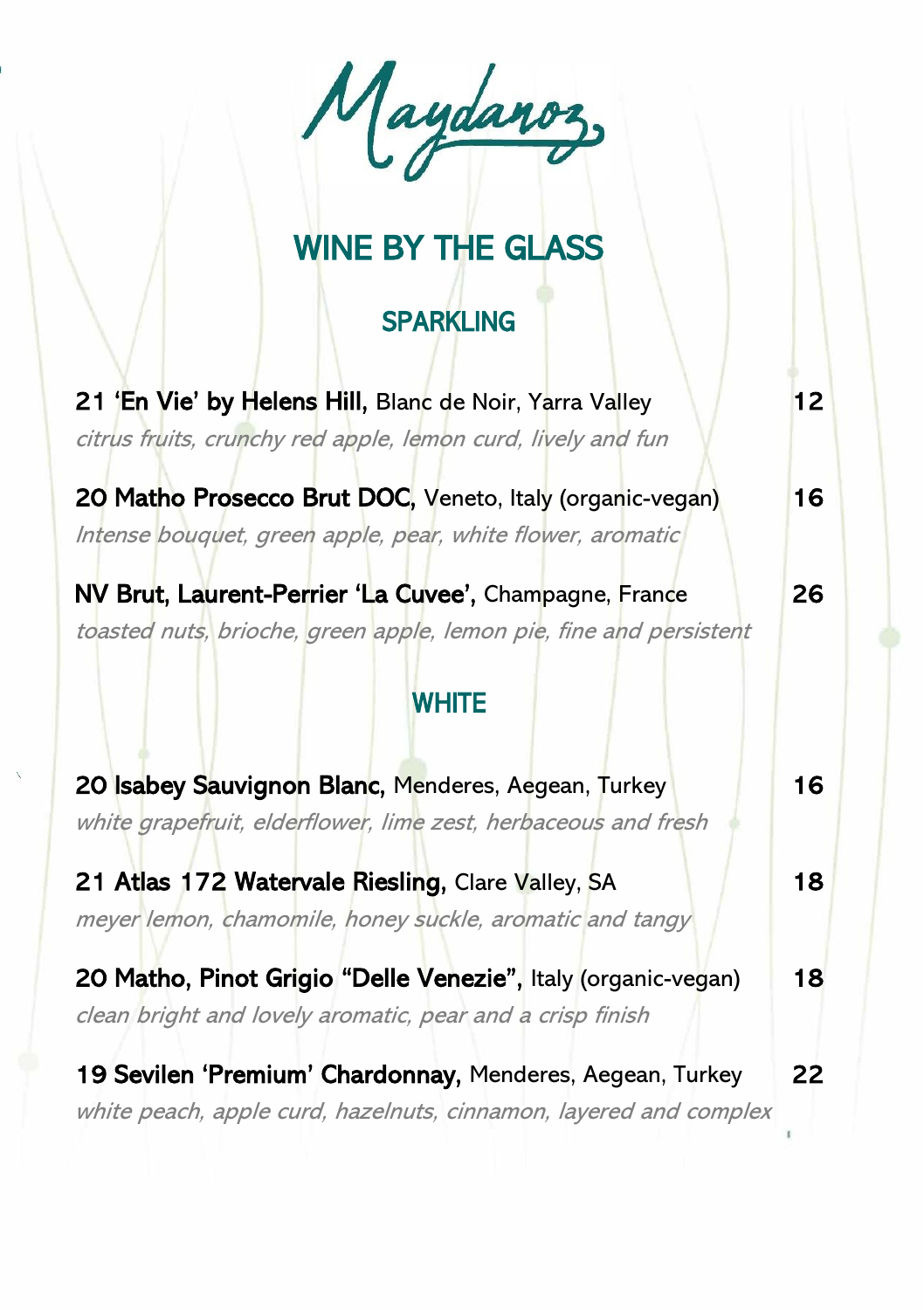$\overline{a}$ 

# WINE BY THE GLASS

### **ROSE**

| 20 Majestik Grenache & Kalecik Karasi, Aegean, Turkey                                                                                   | 12 <sub>2</sub> |
|-----------------------------------------------------------------------------------------------------------------------------------------|-----------------|
| soft, juicy, strawberry, plum, cherry                                                                                                   |                 |
| 20 Villa AIX Rose, Coteaux d'Aix-en Provence, France<br>opaque, elegant and classic                                                     | 16              |
| <b>RED</b>                                                                                                                              |                 |
| 20 Chard Farm River Run, Pinot Noir, Central Otago, NZ (vegan) 23<br>raspberry, dark cherry, black tea, juicy fruit with a savoury edge |                 |
| 16 Sevilen Plato Kalecik Karasi, Aegean, Turkey                                                                                         | 16 <sup>°</sup> |
| dark fruits, smoked meat, granite, pure fruit with nice grip                                                                            |                 |
| 18 Majestik Sevilen, Syrah- Kalecik Karasi, Aydin, Turkey                                                                               | 12 <sub>2</sub> |
| spicy, dark fruits, oaky, long finish                                                                                                   |                 |
| 17 900 Cabernet Sauvignon, Aydin, Turkey                                                                                                | 20              |
| red currants, dark raspberry, bell pepper, polished and fresh                                                                           |                 |
| 17 Centum Syrah, Guney Denizli, Turkey                                                                                                  | 22              |
| purple fruits, tapenade, spicy, soft, and classy                                                                                        |                 |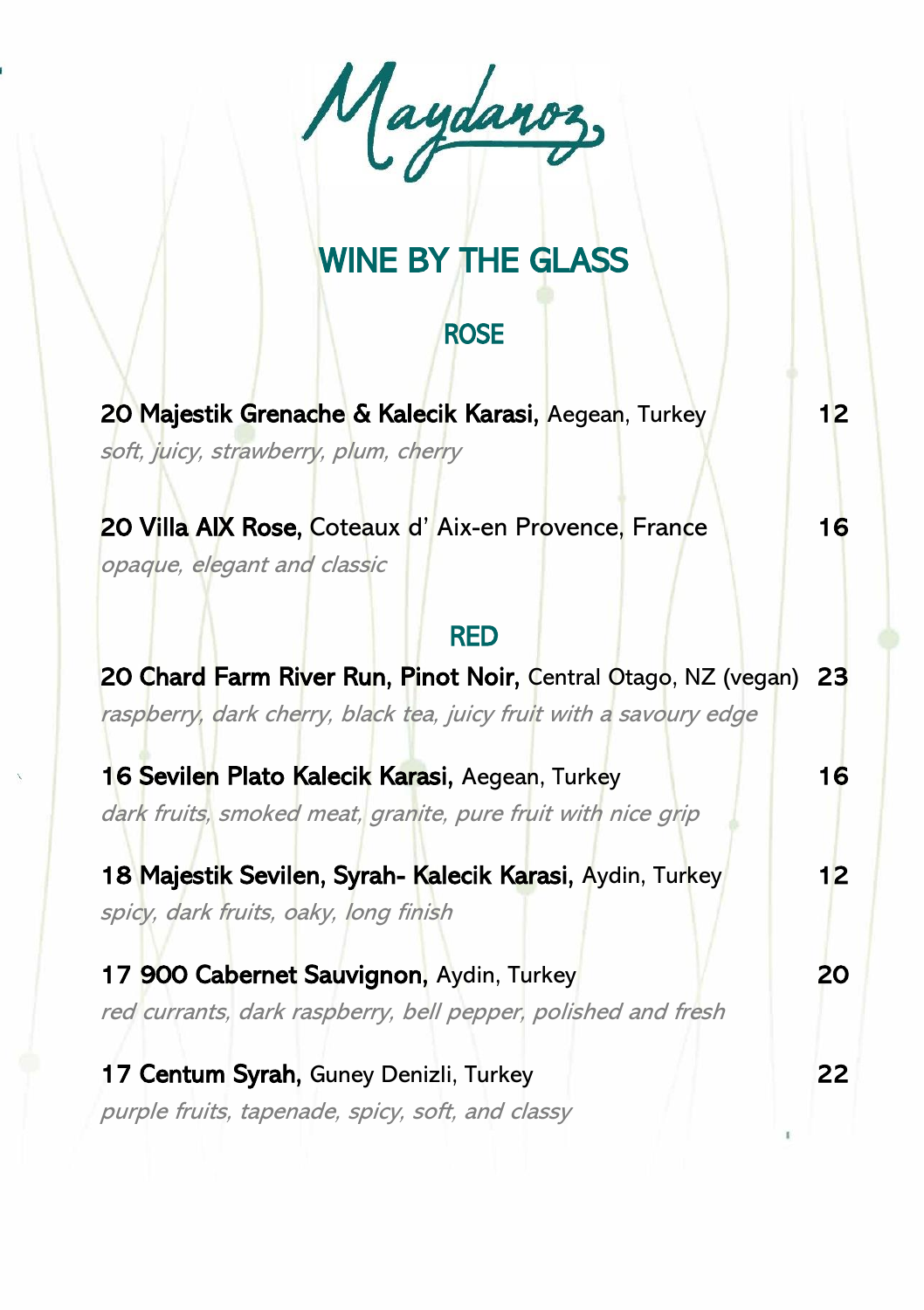$\ell$ BEER & CIDER

EFES Pilsener, Turkey 9

4 Pines Kolsch Ale, NSW 12

Sydney Beer Co Lager, NSW 11

Murray's Angry Man Pale Ale, NSW 13

Cascade Light, TAS 8

Barossa Apple Cider, SA 10

# SOFT DRINKS 5

Uludag Gazoz – Turkish Lemonade

Uludag Portakal Gazoz – Orange Flavoured Turkish Lemonade

Juices (Apple, Orange, Pomegranate, Sour Cherry)

Coke | Coke Zero

Ginger Ale | Tonic Water

Ayran – Traditional Salty Yoghurt Drink

Shalgam – Fermented Black Carrot Juice

Sparkling water – Unlimited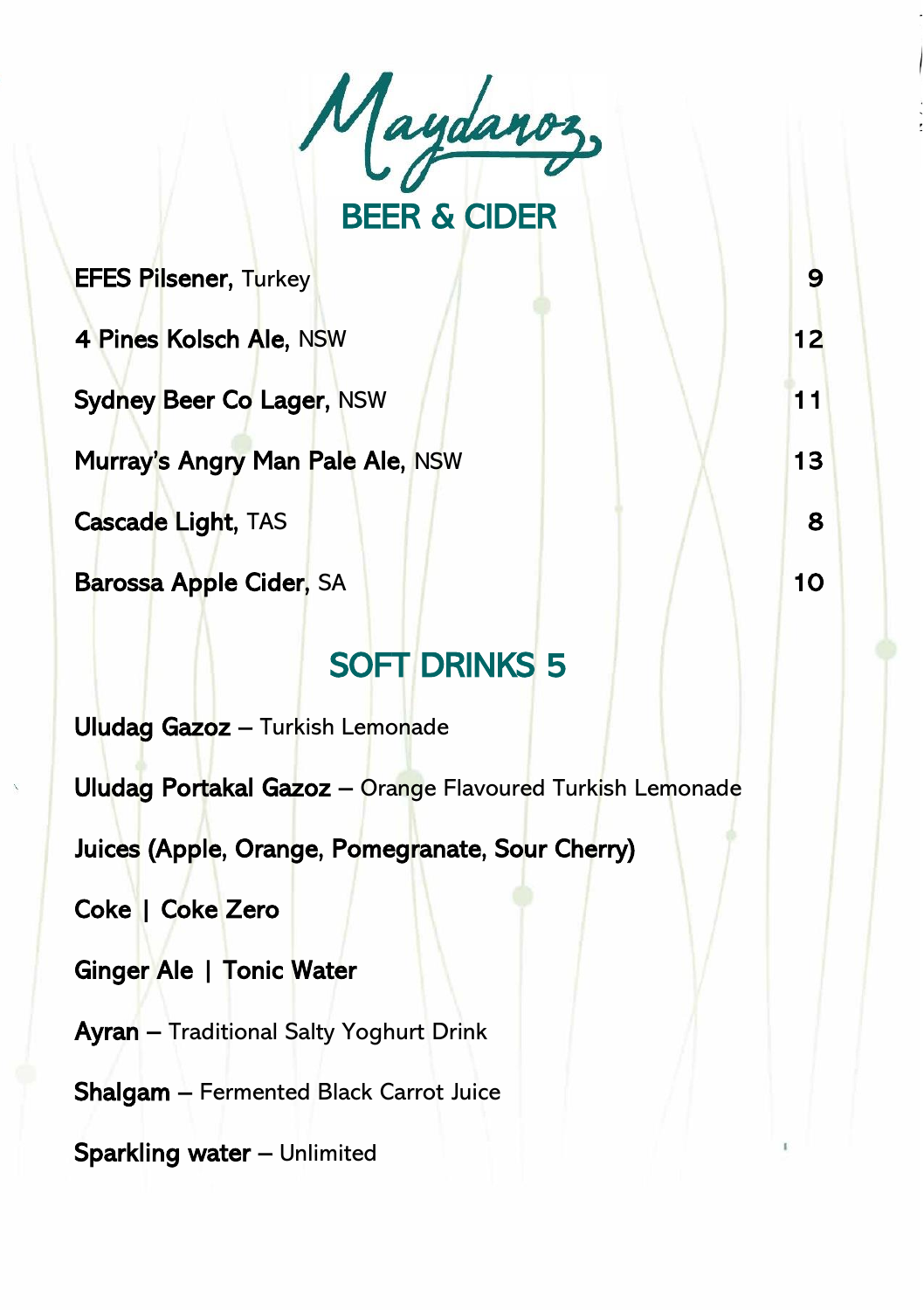Maydanoz

# RAKI Lion's milk

Anise flavoured aperitif produced by distilling suma grapes in traditional copper alembics. In Turkey, Raki is the unofficial 'national drink', traditionally drunk mixed with water; the dilution causes this alcoholic drink to turn a milky-white colour, and possibly because of its colour, is popularly called "aslan sütü", meaning "lion's milk".

BEYAZ PEYNIR & KAVUN – Barrel aged feta and melon, best 15 enjoyed with Raki

|                                                                                                                                                                      | Glass | 350ml | 700ml |
|----------------------------------------------------------------------------------------------------------------------------------------------------------------------|-------|-------|-------|
| <b>YENI RAKI</b><br><b>Traditional and classic</b>                                                                                                                   | 12    | 65    | 125   |
| <b>TEKIRDAG CLASSIC</b><br>Admired Thracian aniseed and grapes                                                                                                       | 14    | 70    | 130   |
| <b>TEKIRDAG GOLD</b><br>Aniseed, dried citrus, hazelnut                                                                                                              | 16    | 85    |       |
| <b>TEKIRDAG NO:10</b><br>Fresh grapes in old alembic distillation                                                                                                    |       |       | 155   |
| <b>YENI RAKI ALA</b><br>A premium expression from Yeni Raki, made with sun-<br>dried grapes, which are mixed with high-quality aniseed<br>and then triple distilled. |       |       | 160   |
| <b>SHALGRAM</b> (500ml) – Fermented black carrot juice                                                                                                               |       |       | 10    |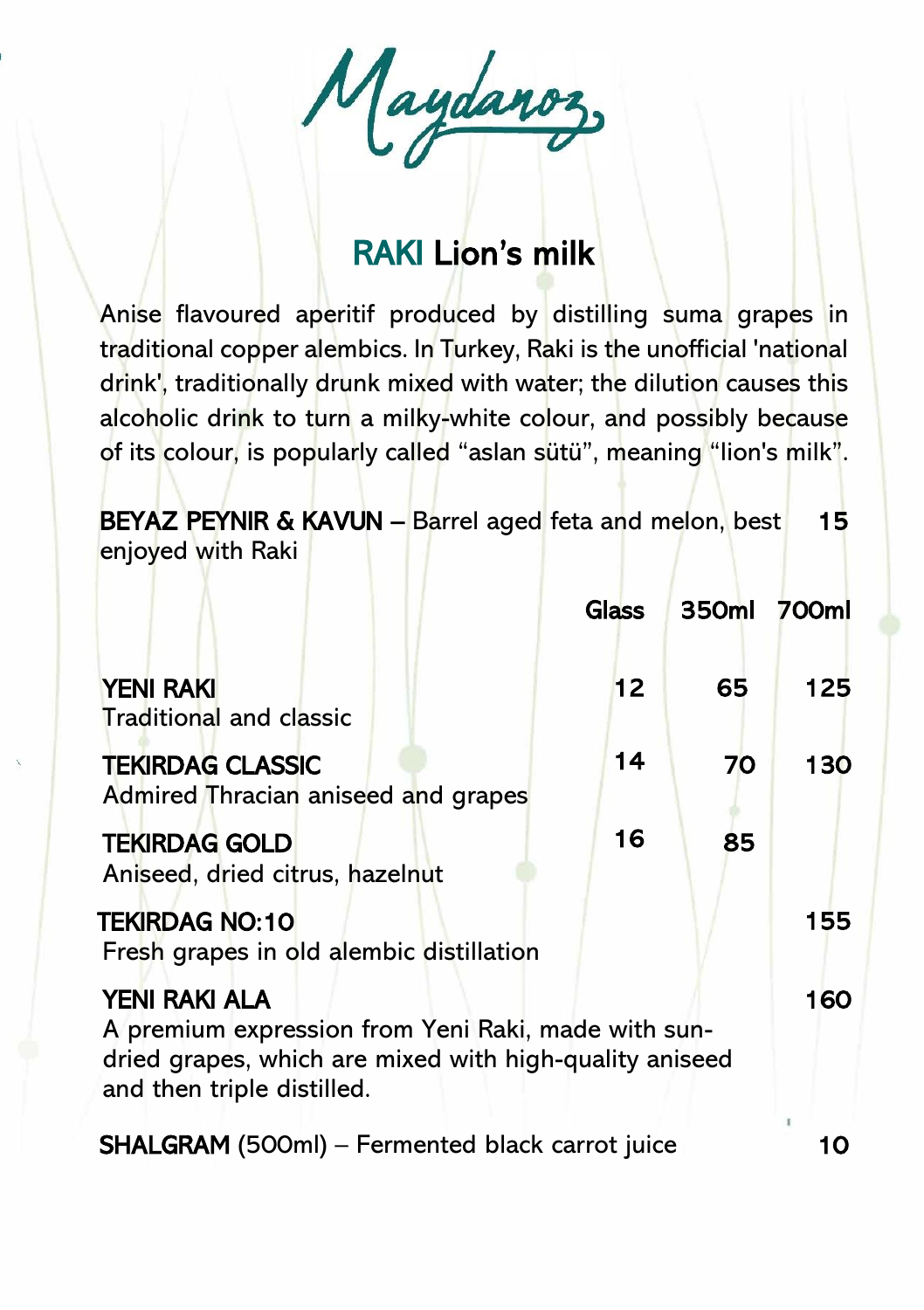

### **Wine Regions** of Turkey

Based on agricultural regions

Aegean<br>Mediterranean Mid-Southern Anatolia<br>Mid-Northern Anatolia Mid-Eastern Anatolia<br>South East Anatolia

Thrace and Marmara: They are located south of Bulgaria and southeast of Greece, bordering the Black Sea, Marmara Sea and the Aegean Sea. They enjoy a typical Mediterranean climate. The Thrace and Marmara wine regions produce about 13.6% of the wine in Turkey.

Aegean region: it is located in the western part of Turkey facing the Aegean Sea and Greek Islands. The climate is Mediterranean near the coast and continental on the Anatolian Plateau. The Aegean wine region produces about 52.7% of the wine in Turkey.

Mediterranean region: it is located in the south part of Turkey facing the Mediterranean Sea. The Mediterranean wine region produces only 0.2% of the wine in Turkey.

Anatolia region: In Anatolia, the climate is continental with hot and arid summers and cold winters. Sub-regions are located in the South-East near Iraq and Syria, in the East, close to the Black Sea, in the North, near Ankara, and in Cappadocia, in the centre of the country. Anatolia produces about 33.5% of the wine in Turkey.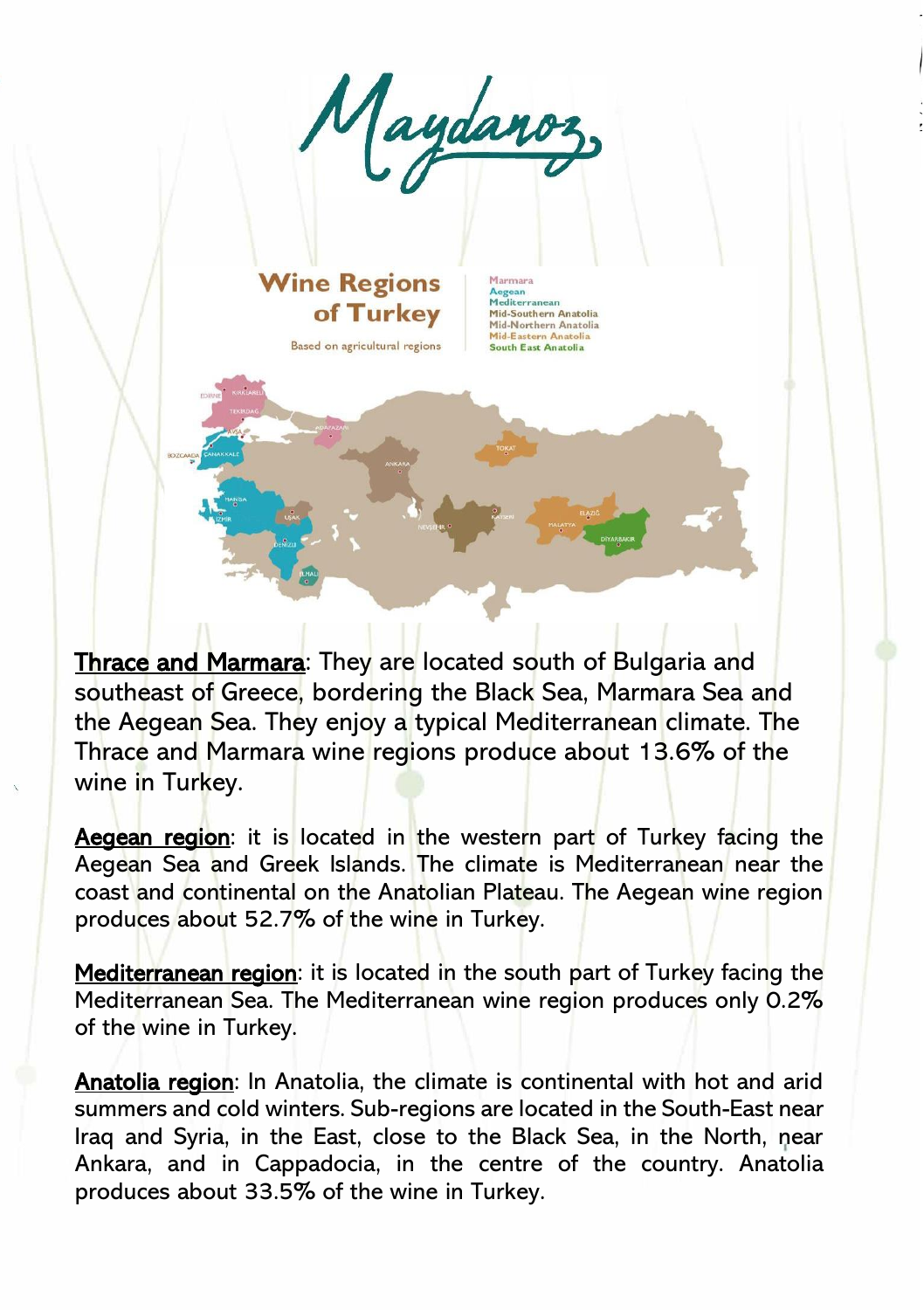Maydanoz

# WINE BY THE BOTTLE

### SPARKLING WINES

| 21 'En Vie' by Helens Hill, Blanc de Noir, Yarra Valley, VIC | 58. |
|--------------------------------------------------------------|-----|
| 20 Matho Prosecco Brut DOC, Veneto, Italy (O-V)              | 68  |
| NV Mumm Grand Cordon, Champagne, France                      | 120 |
| NV Laurent- Perrier 'La Cuvee' Brut, Champagne, France       | 200 |
| 12 Laurent-Perrier Millesime Brut, Champagne, France         | 275 |

#### ROSE

| 20 Majestic Grenache & Kalecik Karasi, Aegean, Turkey  | 58  |
|--------------------------------------------------------|-----|
| 20 Isabey Kalecik Karasi Rose, Denizli, Turkey         | 68  |
| 19 Saint & Scholar Pinot Noir Rose, Adelaide Hills, SA | 85  |
| 20 Villa AIX, Coteaux d'Aix-en Provence, France        | 79. |

#### **ORANGE**

20 Muddy Water, Skin Fermented, Waipara, NZ (O-V) 78

#### BRIGHT – WHITE WINE

20 Isabey Sauvignon Blanc, Menderes, Aegean, Turkey 18 Narince, Navitus Sevilen, Tokat, Anatolia, Turkey 65 20 Majestik Sauvignon Blanc, Menderes, Aegean, Turkey 58 21 Rosily Sauvignon Blanc, Margaret River, SA (O-V) 80 20 Matho, Pinot Grigio "Delle Venezie", Italy (O-V) 85 21 Mitchell Pinot Gris, Clare Valley, SA 69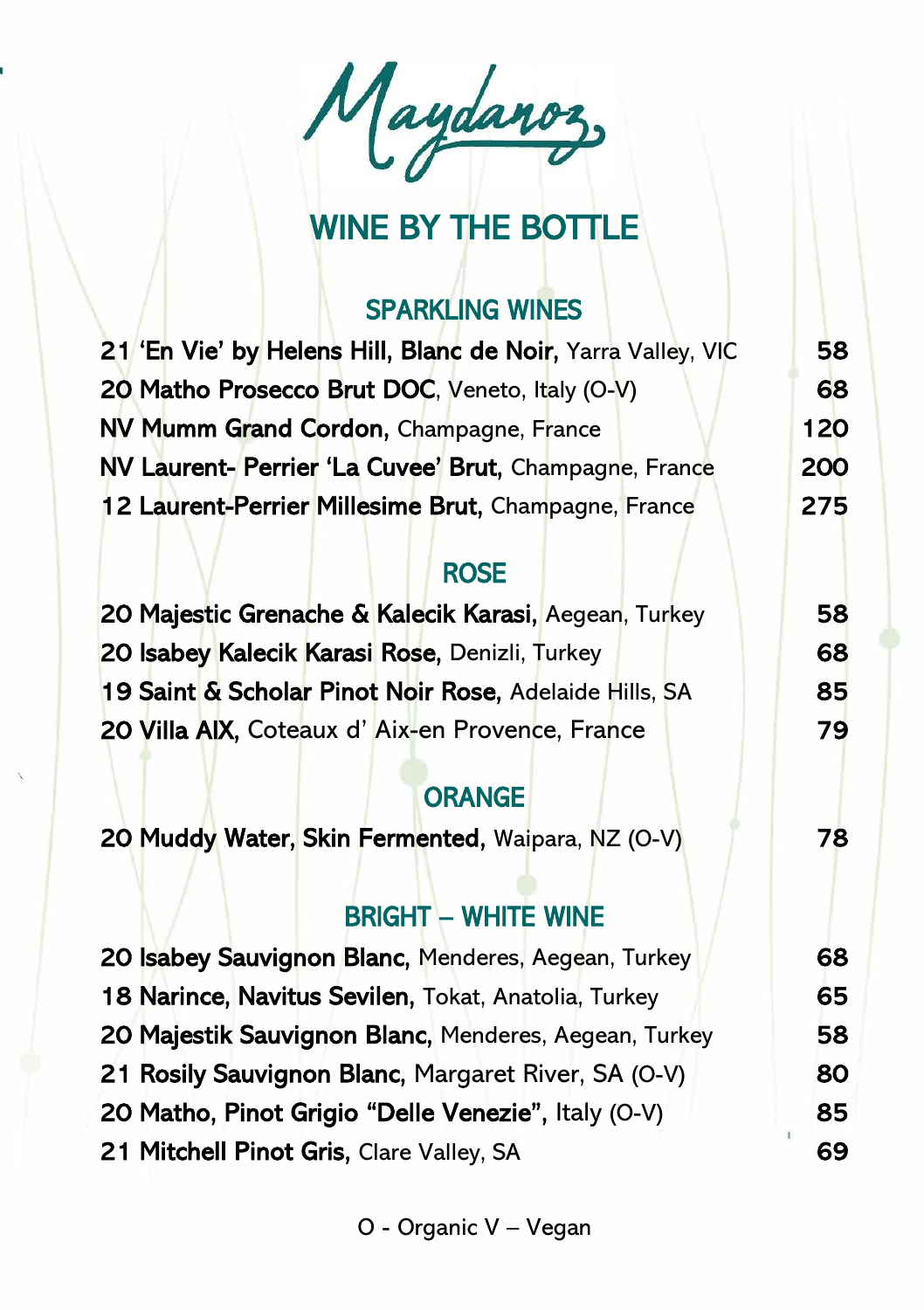Maydanoz

| 21 Atlas 172 Watervale Riesling, Clare Valley, SA           | 85         |
|-------------------------------------------------------------|------------|
| 21 Margan, Semillon 'Fordwich Hill', Hunter Valley, NSW (V) | 89         |
| 21 Nova Vita, Pinot Gris, 'Firebird' Adelaide Hills, SA (V) | 75         |
| 20 Astrolabe, Sauvignon Blanc, Awatere Valley, NZ (O-V)     | 92         |
| 19 Domaine Alain Gautheron Chablis, Fleys, France (V)       | <b>140</b> |

#### TEXTURAL – WHITE WINE

| 20 Sevilen Isabey Chardonnay, Izmir, Turkey                        | 68  |
|--------------------------------------------------------------------|-----|
| 19 Sevilen 900 Fume Blanc, Denizli, Turkey                         | 85  |
| 19 Sevilen 'Premium' Chardonnay, Menderes, Aegean, Turkey          | 95  |
| 19 Chamlija "Felix Culpa" Chardonnay, Kirklareli, Turkey           | 120 |
| 20 Riesling Gustave Lorentz Reserve, Alsace, France (organic)      | 89  |
| 19 Gotas del Mar Albariño, Rias Baixas, Spain                      | 92  |
| 21 Tellurian, Marsanne, Heathcote, VIC (organic-vegan)             | 85  |
| 19 Greystone Sauvignon Blanc (barrel ferment),                     | 85  |
| Waipara, NZ (O-V)                                                  |     |
| 13 Semillon, Tyrrell's 'Vat 1', Hunter Valley, NSW                 | 240 |
| 20 Paringa Estate, Chardonnay, Mornington Peninsula, VIC (V)       | 110 |
| 12 McNicol Riesling, Clare Valley, SA                              | 125 |
| 18 Howard Park, Chardonnay, Margaret River, WA                     | 175 |
| 18 Chateau de Meursault 'Clos de Chateau', Bourgogne               | 240 |
| Chardonnay, Burgundy, France                                       |     |
| 20 Domaine Georges Vernay 'Le Pied de Samson' Viognier,            | 195 |
| Rhone Valley, France (O)                                           |     |
| 16 Leeuwin Estate 'Art Series', Chardonnay, Margaret River, WA 300 |     |

O - Organic V – Vegan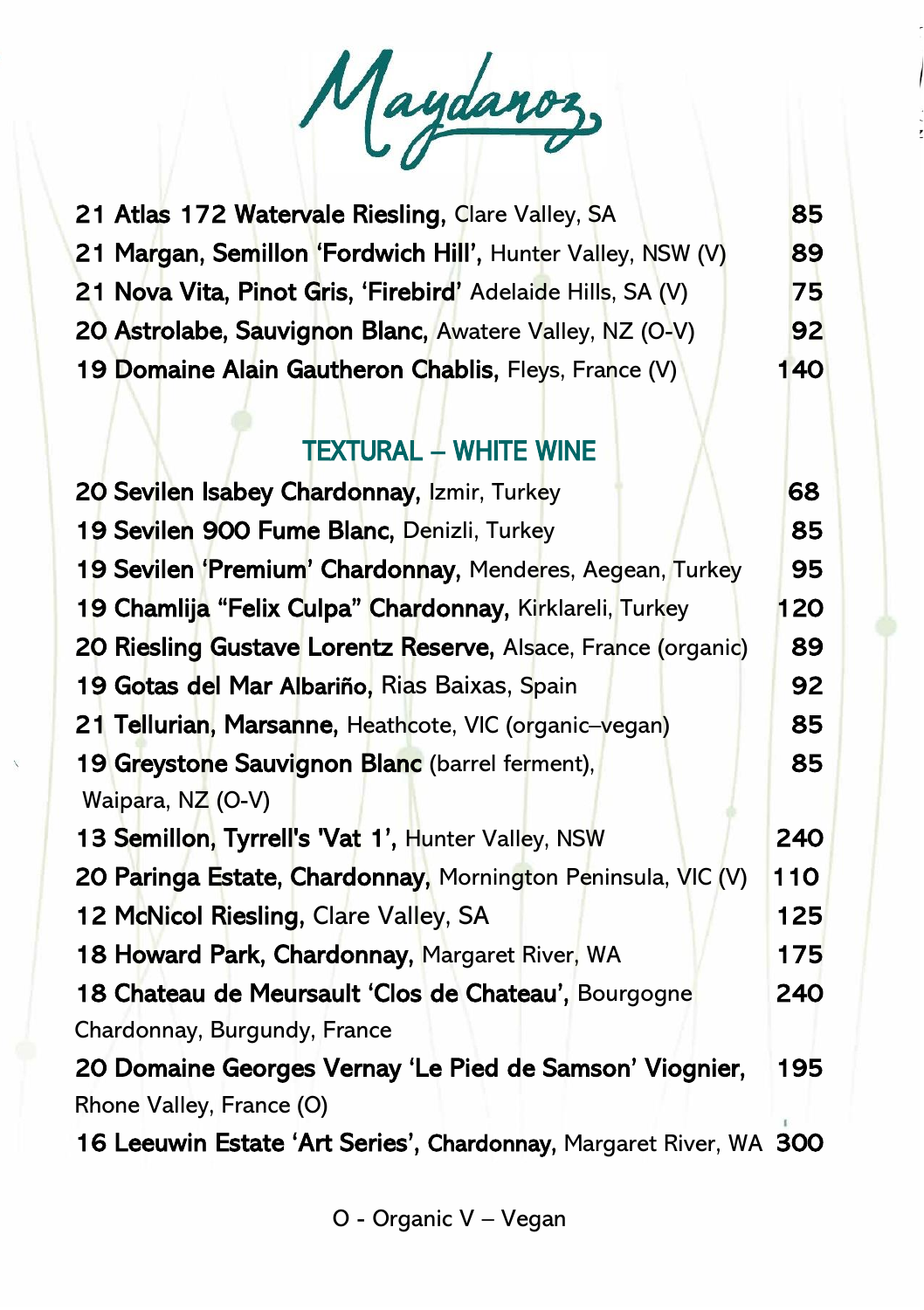Maydanoz,

#### JUICY – RED WINE

| 16 Sevilen Plato Kalecik Karasi, Aegean, Turkey            | 78  |
|------------------------------------------------------------|-----|
| 19 Delamere Flyleaf Pinot Noir, Pipers Brooke, TAS         | 100 |
| 20 Chard Farm River Run, Pinot Noir, Central Otago, NZ (V) | 110 |
| 20 Helens Hill 'Long Walk Pinot Noir, Yarra Valley, VIC    | 90  |
| 19 Chateau des Tours Brouilly AOC, Beaujolais, France      | 105 |
| 18 Chamlija Kara Sevda, Papazkarasi, Trakya, Turkey        | 120 |
| 21 Margan Breaking Ground Barbera, Hunter Valley, NSW (V)  | 94  |
| 21 Yarra Yering Pinot Shiraz, Yarra Valley, VIC            | 175 |

#### SAVOURY – RED WINE

| 18 Majestik Sevilen, Syrah-Kalecik Karasi, Aydin, Turkey | 58  |
|----------------------------------------------------------|-----|
| 18 Sevilen Parcel No: I Syrah, Izmir, Turkey             | 68  |
| 19 Sevilen Premium Syrah & Merlot, Aegean, Turkey        | 85  |
| 17 Centum, Syrah, South Aegean, Turkey                   | 98  |
| 20 Trinity Hill Merlot, Hawke's Bay, NZ                  | 89  |
| 18 Sevilen Plato Öküzgözü, Aegean, Turkey                | 75  |
| 20 Pulenta Estate La Zulema Malbec, Mendoza, Argentina   | 78  |
| 21 Teusner the G Grenache, Barossa Valley, SA (V)        | 80  |
| 18 Poggiotondo Chianti Superiore, Tuscany, Italy (O-V)   | 110 |
| 19 Capa Tempranillo, Castilla La Mancha, Spain           | 75  |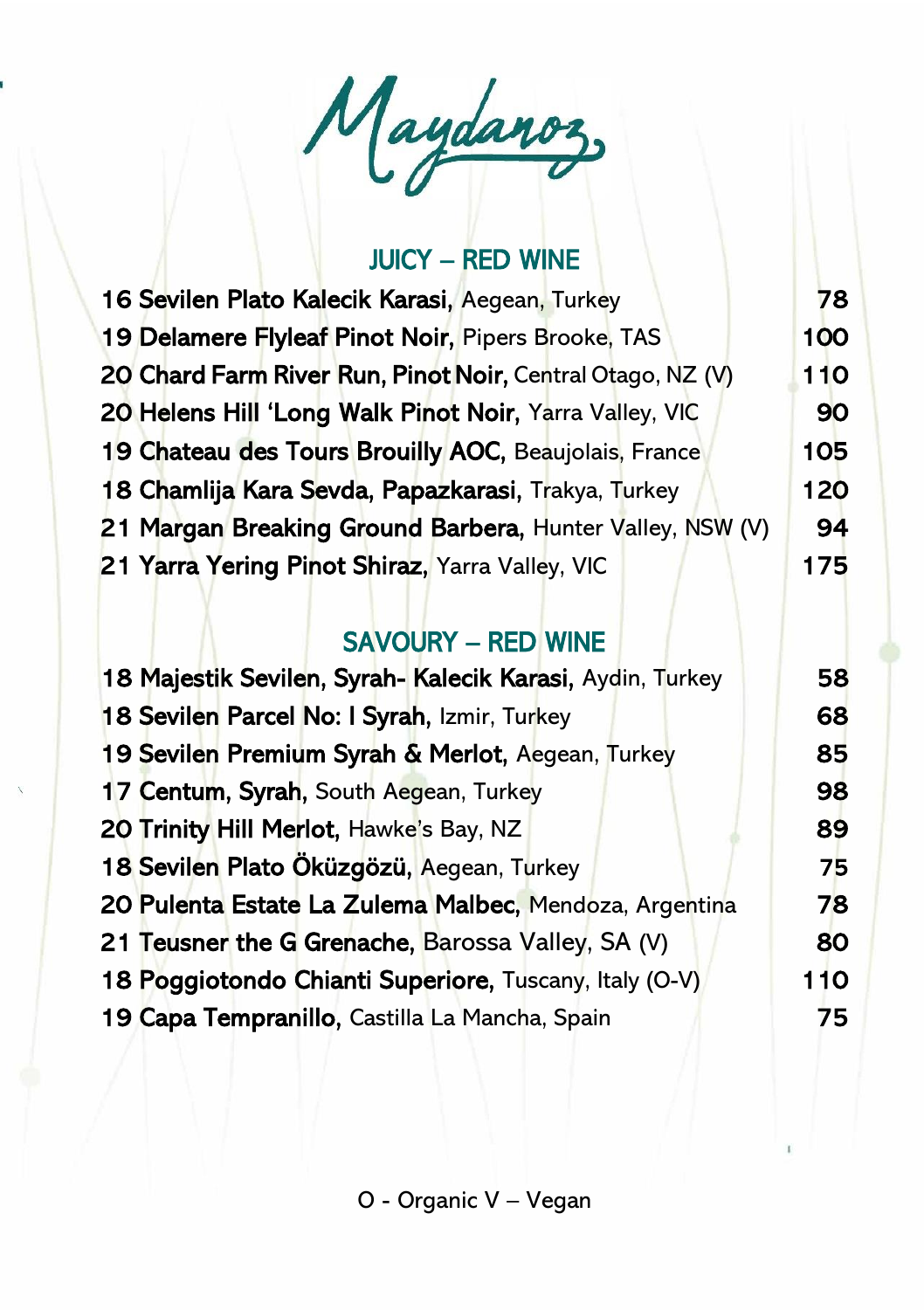

#### BOLD – RED WINE

| 18 Sevilen Parcel No: IX, Cabernet Sauvignon, Izmir, Turkey | 75  |
|-------------------------------------------------------------|-----|
| 18 Sevilen Parcel No: II, Merlot, Izmir, Turkey             | 69  |
| 17 '900' Cabernet Sauvignon, Guney Aegean, Turkey           | 95  |
| 20 'The Wark Family', Shiraz, Stonewell (Barossa), SA       | 82  |
| 18 Majella Estate, Cabernet Sauvignon, Coonawarra, SA       | 110 |
| 14 Geoff Merrill Reserve, Shiraz, McLaren Vale, SA (V)      | 170 |
| 18 Yarra Yering Dry Red No.1 Cab Sav / Merlot/ Malbec/      | 290 |
| Pet Ver, Yarra Valley, VIC                                  |     |
| 03 Mitchell 'Seven Hill Museum' Cabernet Sauvignon,         | 175 |
| Clare Valley, SA                                            |     |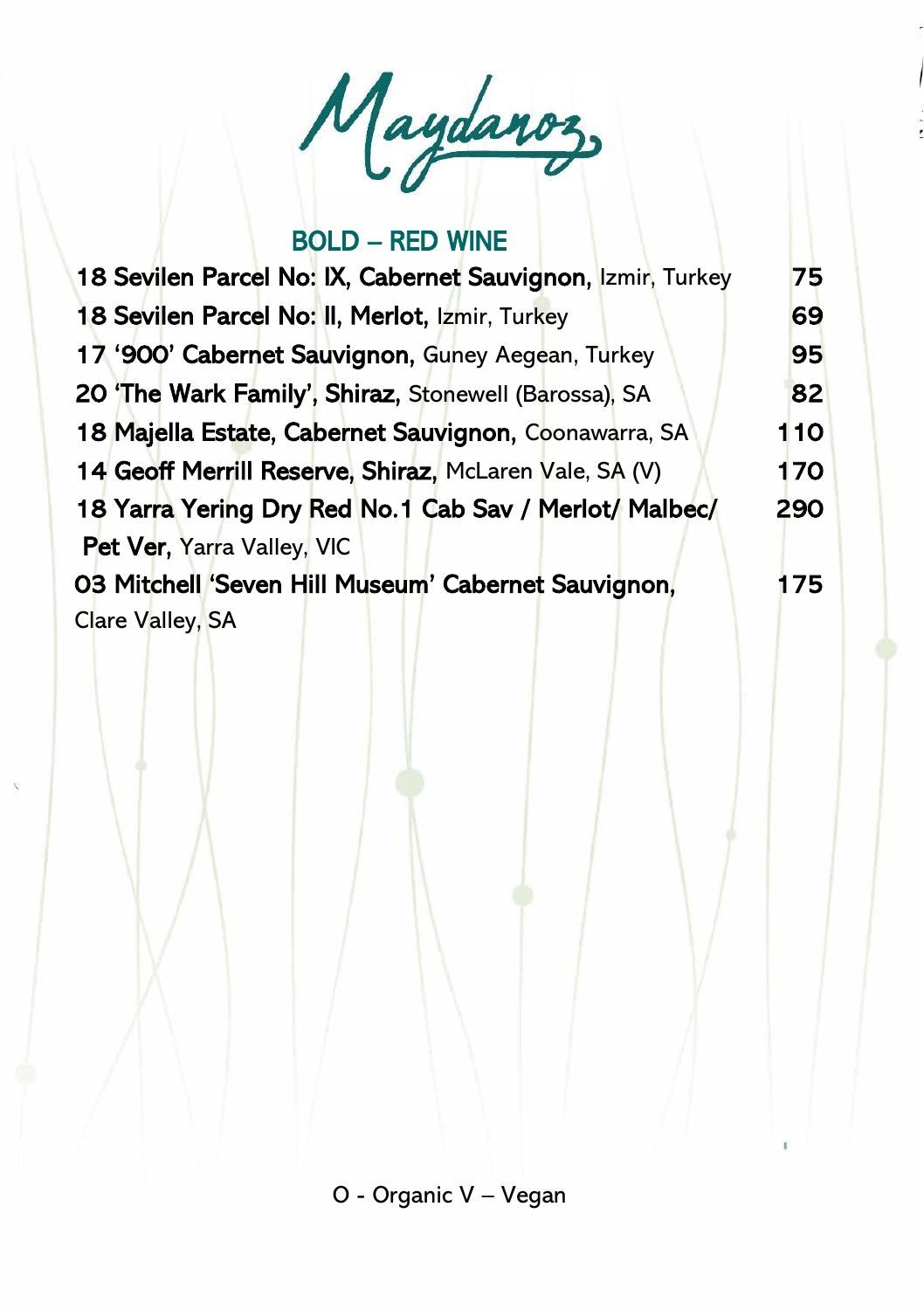

# SPIRITS LIST

#### VODKA

| Wyborowa                                      | Poland        | 12 |
|-----------------------------------------------|---------------|----|
| <b>Absolut Elyx</b>                           | England       | 13 |
| <b>Archie Rose Native</b><br><b>Botanical</b> | Australia     | 14 |
| <b>Belvedere</b>                              | Poland        | 14 |
| <b>Grey Goose</b>                             | France        | 15 |
|                                               | <b>GIN</b>    |    |
| <b>Beefeater</b>                              | England       | 12 |
| Tanqueray No 10                               | England       | 14 |
| <b>Bombay Sapphire</b>                        | England       | 14 |
| <b>Four Pillars Rare Dry</b>                  | Australia     | 13 |
| <b>Four Pillars Bloody</b><br><b>Shiraz</b>   | Australia     | 16 |
| Hendrick's                                    | Scotland      | 16 |
| <b>Husk Distiller Ink Gin</b>                 | Australia     | 15 |
| Monkey 47                                     | Germany       | 23 |
| <b>Prohibition Bathtub Cut</b>                | Australia     | 28 |
|                                               | <b>BRANDY</b> |    |
| Delord 1985 Bas<br>Armagnac                   | <b>France</b> | 18 |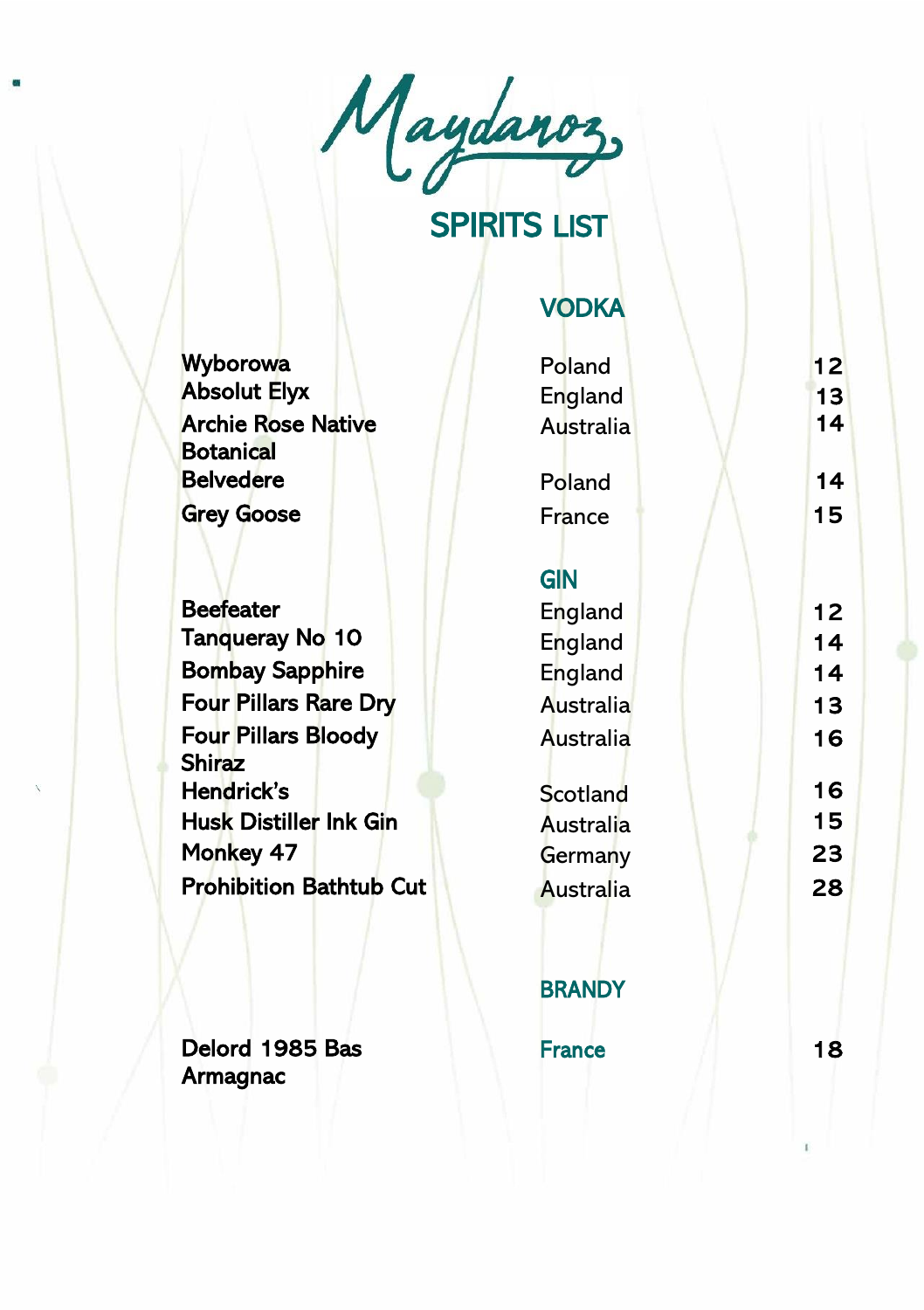

Sailor Jerry Scotland 12 Ron Zacapa Centenario 23 Kraken Club Especial T Havana Club Anejo 3 Havana Club Anejo 7 Havana Club Especial Bundaberg Master Distiller's Collection **Solera** 

**Olmeca Altos Plata** 1800 Anejo 1800 Coconut Fortaleza Blanco Don Julio 1942 Le Tribute Mezcal Don Juan Escobar **Mezcal** El Jolgorio Escobar **Mezcal** 

Hennesy XO Hennesy VSOP Martell XO F Martell VSOP FRANCE ISLE

| <b>RUM</b><br>Scotland<br>Guatemala                                                | 12<br>14                               |
|------------------------------------------------------------------------------------|----------------------------------------|
| Trinidad<br>Cuba<br>Cuba<br>Cuba<br>Cuba                                           | 14<br>12<br>15<br>16<br>21             |
| <b>AGAVE</b><br>Mexico<br>Mexico<br>Mexico<br>Mexico<br>Mexico<br>Mexico<br>Mexico | 12<br>14<br>15<br>15<br>32<br>16<br>17 |
| Mexico                                                                             | 30                                     |
| <b>COGNAC</b>                                                                      | 32                                     |
| France<br>France                                                                   | 16                                     |
| France                                                                             | 32                                     |
| France                                                                             | 16                                     |
|                                                                                    |                                        |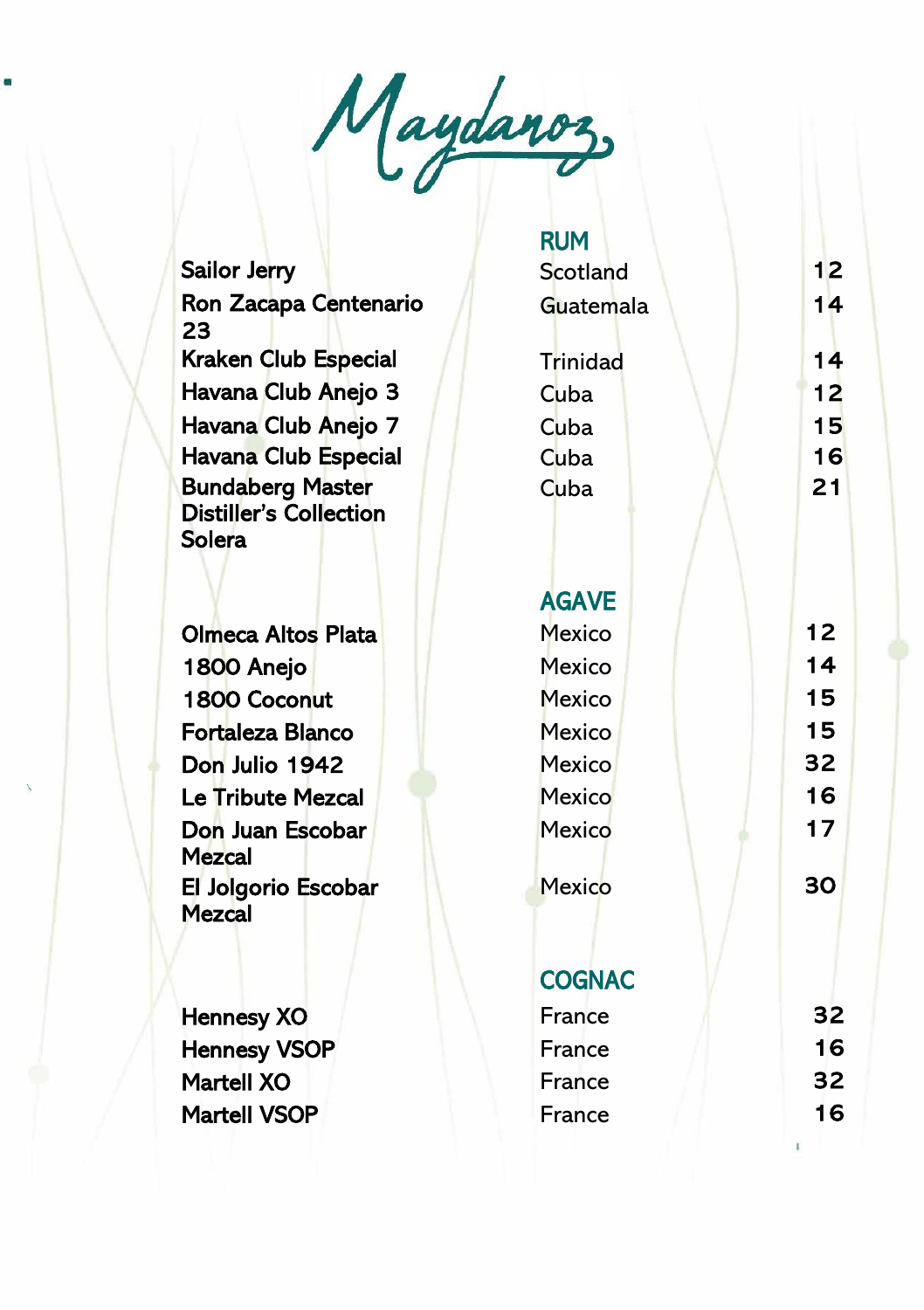

# WHISKEY & WHISKY

| <b>America</b>                   |    |  |
|----------------------------------|----|--|
| <b>Bulleit Rye</b>               | 14 |  |
| <b>Makers Mark</b>               | 14 |  |
| <b>Wild Turkey</b>               | 12 |  |
| <b>Jack Daniels</b>              | 14 |  |
| Jack Daniels Gentleman Jack      | 13 |  |
|                                  |    |  |
| <b>Canada</b>                    |    |  |
| <b>Canadian Club</b>             | 14 |  |
|                                  |    |  |
| <b>Ireland</b>                   |    |  |
| Jameson                          | 14 |  |
|                                  |    |  |
| <b>Japanese</b>                  |    |  |
| Yamazaki 12YO                    | 52 |  |
| Hakushu 12YO                     | 52 |  |
| Kurayoshi Whiskey Cask 18YO      | 58 |  |
| <b>Australian</b>                |    |  |
| <b>Hellyers Road Single Malt</b> | 16 |  |
|                                  |    |  |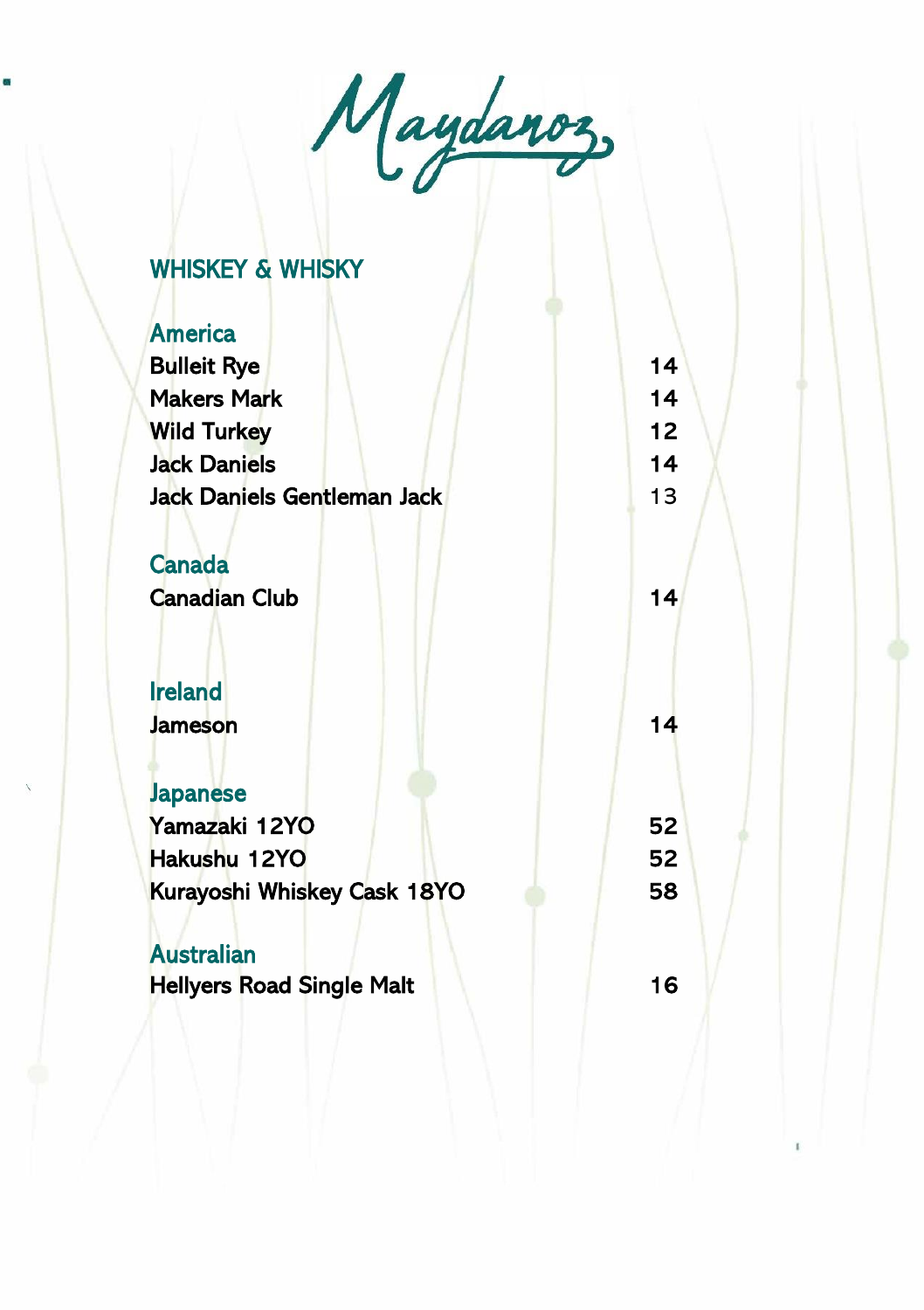Maydanoz,

Islay & The Island Laphroaig 10YO Single Malt 14 Glenfiddich 12 YO 16 Glenfiddich Solera 15YO 20 Glenfiddich Gran Reserva 21YO 32 Lagavulin 16YO 20 Highland & Speyside Oban 14YO 14 Glenmorangie 10YO 14 Glenlivet 12YO **15** Glenlivet 18YO 20 **Blended** Chivas Regal 12YO 12 Johnnie Walker Black Label 12 Johnnie Walker Blue Label 48